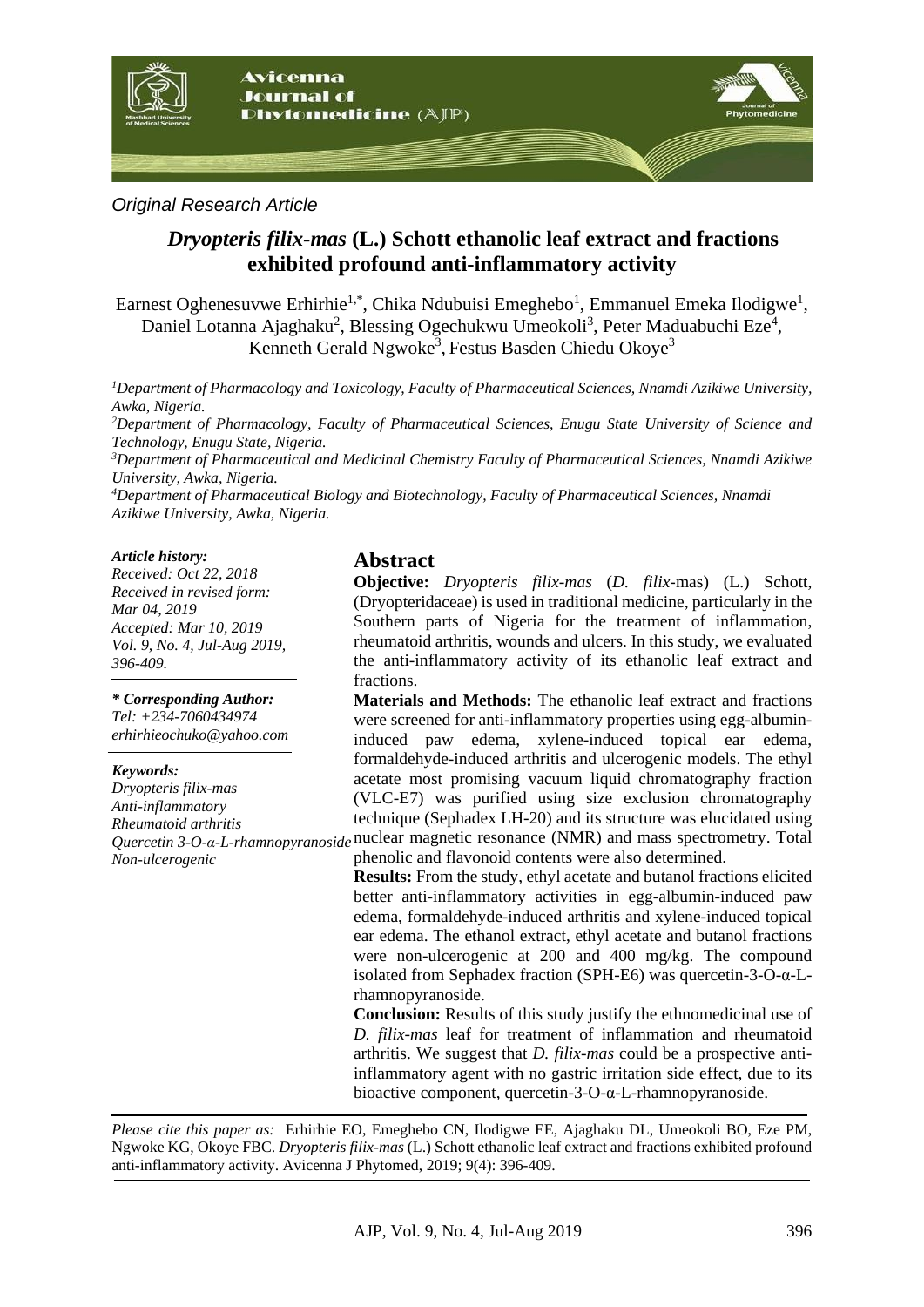# **Introduction**

Inflammation is an adaptive physiological response of the body to foreign agents such as toxic chemicals and allergens, as well as infections, burns and other stimuli that could cause tissue injuries (Alam et al*.,* 2013; Shrestha et al*.,* 2014). Unregulated level of inflammation is associated with several disorders, including rheumatoid arthritis, inflammatory bowel diseases, cancer, diabetes, and cardiovascular diseases (Murugesan and Deviponnuswamy, 2014).

Most conventional non-steroidal antiinflammatory drugs (NSAIDs) have not proven satisfactory outcomes, but are rather accompanied by adverse effects such as gastric irritation, peptic ulcer, hepatotoxicity, nephrotoxicity, hypertension, etc. (Ezeja et al., 2015).

Due to the limitations posed by conventional NSAIDs in the management of inflammatory disorders, it is imperative to explore alternative agents from natural sources, particularly medicinal plants which are used by the majority of the world population, as over 80% rely on traditional medicines for various health disorders (Yadav and Agarwala, 2011; Hajhashemi et al., 2012).

Medicinal plants, the richest bioresources of alternative medicine are widely applicable in the management of various pathological conditions due to their accessibility, acceptability, affordability and high-safety profile (Erhirhie et al., 2018).

*Dryopteris filix-mas* (Dryopteridaceae), commonly known as male fern, dryopteris or water loving fern, is an evergreen plant growing up to 60-150 cm. It is found in stream, moist environments, open grounds, stone and brick walls (Uwumarongie, 2016). Its leaf decoction is popularly used by traditional healers in various parts of Edo and Delta States, Nigeria as a therapy for inflammation, rheumatoid arthritis, ulcers and wounds (Personal communication). Its reported pharmacological activities include antioxidant and cytotoxic (Sekendar et al., 2012), antimicrobial (Soare et al., 2012),

antihelmintic (Urban et al., 2014), antidiarrheal (Uwumarongie, 2016) and tocolytic (Bafor et al., 2017) activities.

Considering the traditional benefits of *D. filix-mas* leaf in curbing inflammatory disorders among Southern Nigerian populace, this study evaluated its antiinflammatory properties and also characterized its bioactive antiinflammatory component using bioassayguided purification and isolation approaches.

# **Materials and Methods**

## **Instruments, apparatus, chemicals and reagents**

Analytical high pressure liquid chromatography (HPLC) Agilent 1100 series, HPLC-mass spectrometer (Agilent), visible spectrophotometer (721G, Zhejiang Top Cloud-Agri Technology, China), separating funnel (Pyrex, England), xylene and acetic acid (BDH, England), ethanol, methanol, ethyl acetate, butanol and dichloromethane (JHD, China), Sephadex LH-20 (GE Healthcare Bio-science AB, Sweden), Folin-Ciocalteu reagent (Loba Chemie, India).

## **Experimental animals**

Albino rats and mice of both sexes were procured from the animal facility of the Faculty of Veterinary medicine, University of Nigeria, Nsukka, Nigeria. Animals were handled in compliance with the National Institute of Health Guidelines for the care and use of laboratory animals (Pub. No. 85- 23, revised 1985) as approved by the Faculty of Pharmaceutical Sciences, Nnamdi Azikiwe University, Nigeria.

### **Plant collection and authentication**

Fresh leaves of *D. filix-mas* were collected from a swampy site in Amawbia, Awka South Local Government Area, Anambra State, Nigeria. The plant specimen was authenticated by Dr. Akinnibosun H.A., a plant taxonomist in the Department of Plant Biology and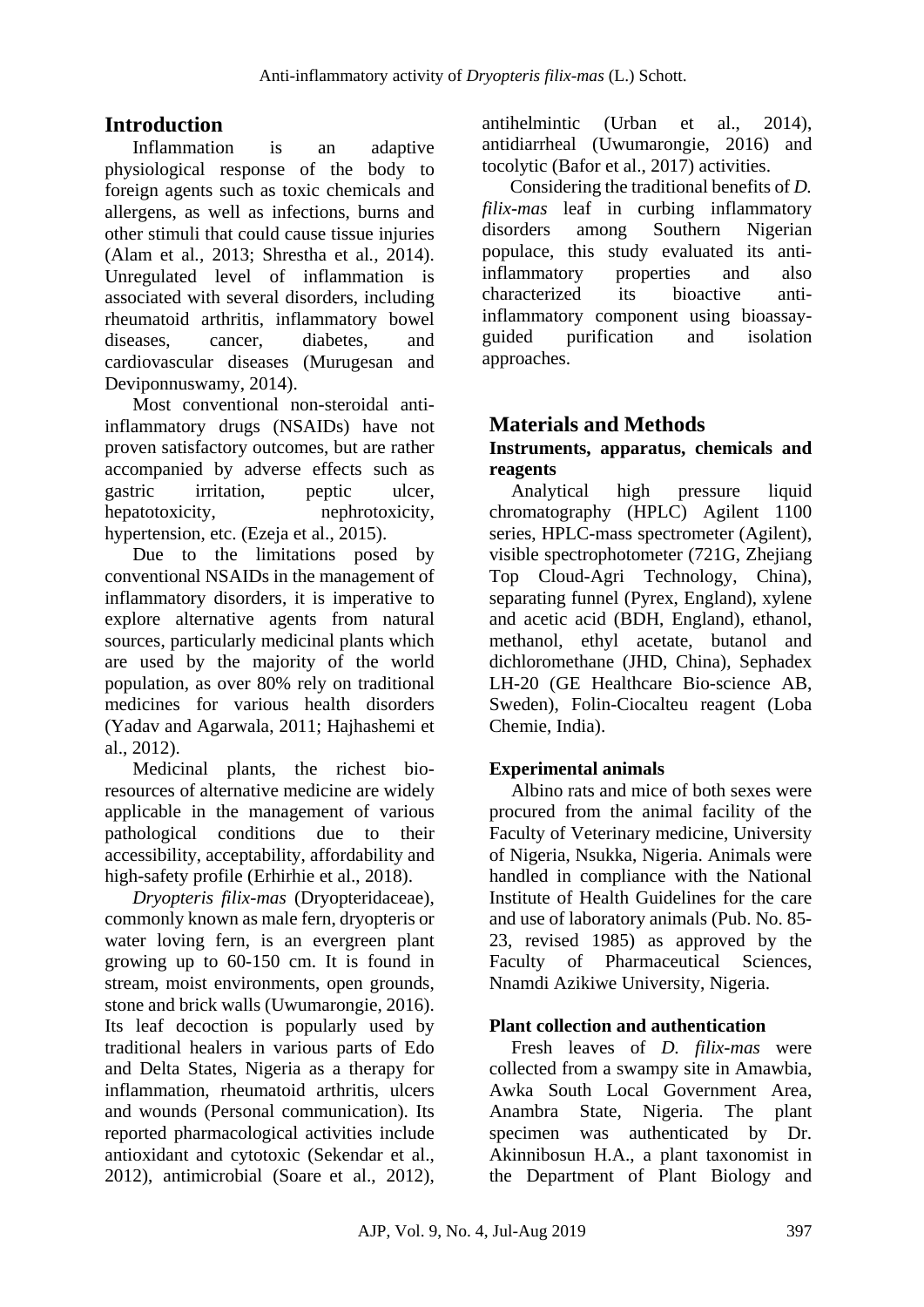Biotechnology, Faculty of Life Science, University of Benin, Nigeria. It was deposited in the herbarium of the Department and a voucher number, UBH<sub>d</sub>285A was allocated to it.

### **Plant extraction, fractionation, isolation and structural elucidation**

Fresh leaves of *D. filix-mas* were washed and dried at room temperature for 7 days. A total of 2.5 kg of pulverized leaves was extracted by maceration using 7.5 liters of 80% aqueous ethanol for a period of 48 hr. Filtrate recovered was concentrated to dryness using a water bath at  $40^{\circ}$ C (Azubike et al., 2015). The extract was partitioned successively against n-hexane, ethyl acetate, butanol and water (Ajaghaku et al., 2017). The various fractions obtained were concentrated to dryness using thermostatic water bath at 40°C. Thereafter, 6.5 g of the most active fraction (i.e. ethyl acetate fraction) was subjected to vacuum liquid chromatography (VLC) using 500 mL of various ratios of n-hexane: ethyl acetate mixtures (10:0, 9:1, 8:2, 7:3, 6:4, 5:5, 4:6, 3:7, 2:8, 1:9 and 0:10) and dichloromethane (DCM): methanol mixtures (10:0, 9:1, 7:3, 5:5, 2:8, and 0:10) which resulted in 17 pooled fractions (Ajaghaku et al., 2017). The ethyl acetate VLC fraction (VLC-E7, N: E, 0:10), selected based on its promising antiinflammatory activity, was subjected to size exclusion chromatography using Sephadex LH-20 and eluted using dichloromethane and methanol (1:1). Analytical HPLC was carried out by a Dionex P580 HPLC system coupled with a photodiode array detector (UVD340S) using methanol and nanopure water as the mobile phase. Detection was done at 235, 254, 280 and 354 nm. Nuclear magnetic resonance (NMR) spectra (1H) were recorded by Bruker ARX 500 NMR. Mass spectrometric electron spray ionization (MS-ESI) was obtained by Finnigan LCQ Deca mass spectrometer (Ajaghaku et al., 2017).

The extract and fractions were screened for the presence of secondary metabolites using methods described by Yadav and Agarwala (2011).

### **Estimation of total phenolic and flavonoid contents**

The amount of phenol and flavonoid in the extract and fractions were determined using Folin-Ciocalteu reagent and aluminium chloride methods, respectively as described by Yadav and Agarwala (2011). Total phenolic contents are expressed as gallic acid equivalent (GAE mg/g). Total flavonoid contents are presented in mg quercetin equivalent per g dry weight (mg QE/g).

### **Acute toxicity study**

This assessment was carried out using the method of Miller and Tainter as described by Randhawa (2009). Two species of animals (60 albino mice ( 23.47±0.35 g) and 60 albino rats ( 129.86±0.98 g) of both sexes were fasted overnight, divided into six groups of ten animals each as follows; one control group, and five groups treated with different doses (100, 1000, 2000, 3000 and 5000 mg/kg) of the extract. After administration, special attention was given during the first 4 hours and after 24 hr for signs of toxicity or death. Animals were further observed for two weeks for signs of delayed toxicity and death.

### **Anti-inflammatory assays Egg-albumin-induce paw edema test**

This test was done using the methods described by Anosike and Obidoa (2010). Sixty albino rats of both sexes  $(134.93\pm0.89)$  were randomly allocated into twelve groups of five animals each as follow: Control, indomethacin (received 10 mg/kg), extract (received 200 and 400 mg/kg), n-hexane fraction (received 200 and 400 mg/kg), ethyl acetate fraction (received 200 and 400 mg/kg), butanol fraction (received 200 and 400 mg/kg) and water fraction (received 200 and 400

### **Phytochemical test**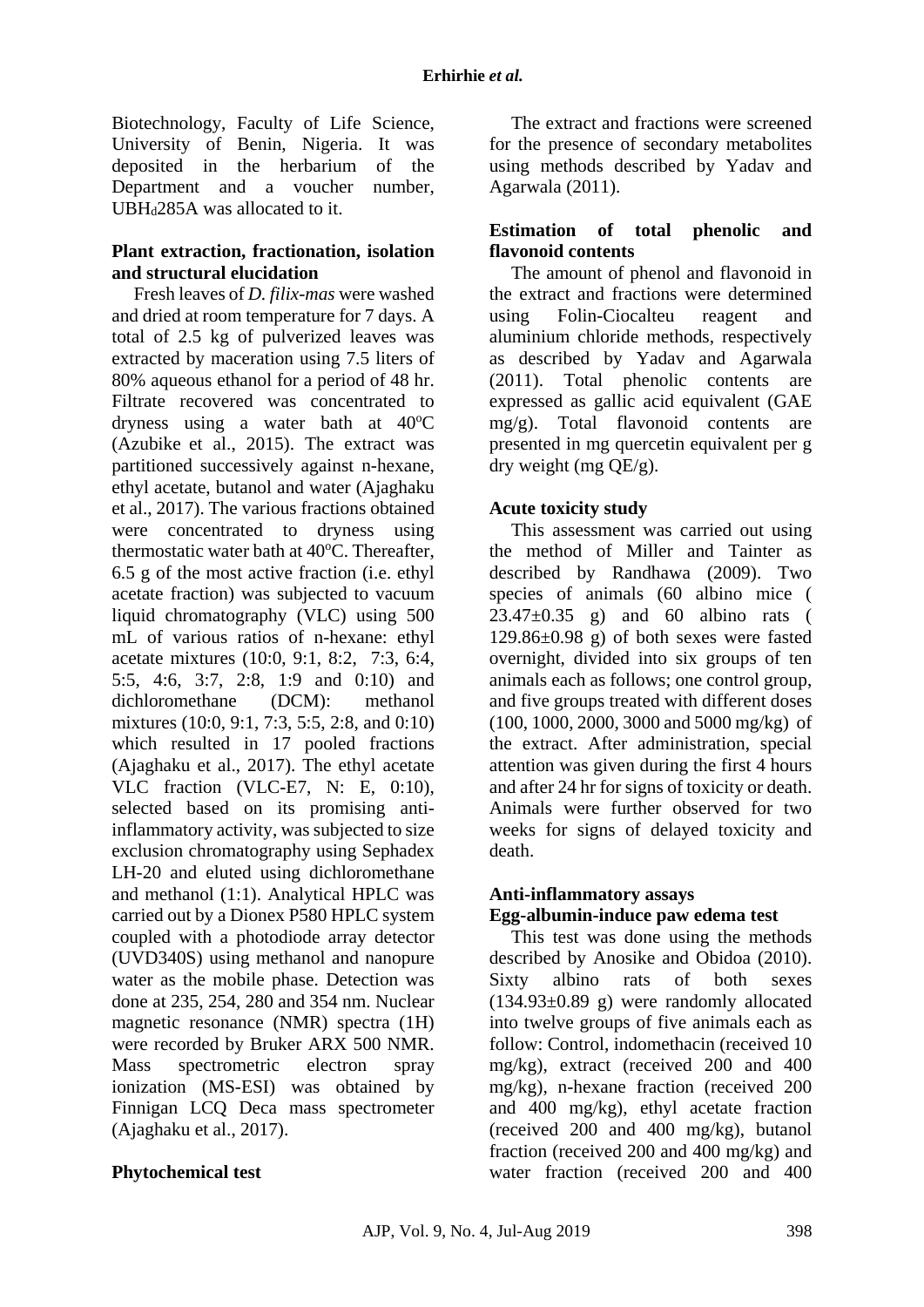mg/kg). One hour after administration of different treatments, initial paw diameter (0 hr) was measured with the aid of a cotton thread wrapped around the perimeter of the hind paw. Thereafter, 0.1 ml of fresh eggalbumin was injected into the sub-planter region of the left hind paw of animals and subsequent paw diameters were measured and recorded at  $1<sup>st</sup>$ ,  $2<sup>nd</sup>$ ,  $3<sup>rd</sup>$ ,  $4<sup>th</sup>$  and  $5<sup>th</sup>$  hour consecutively after the injection of eggalbumin. Paw edema was estimated as the difference between the paw diameter at zero hour (Vo) and the paw diameter at other time intervals (Vt) after the administration of the fresh egg-albumin. Percentage inhibition of paw edema in test groups was calculated relative to paw edema in control group at various time points. Doses of extract and fractions were selected based on the preliminarily determined median effective dose (ED<sub>50</sub>).

## **Effects on formaldehyde-induced arthritis**

From the outcome of the egg-albumin induced paw edema test, ethyl acetate, butanol, water fractions and extract were selected for formalin-induced arthritis as described by Nworu et al (2012). Fifty albino rats  $(118.06\pm0.81)$  g) of both sexes were randomized into 10 groups of five animals each, as follows: Group 1 (control, received distilled water 10 mL/kg), group 2 (received indomethacin 5 mg/kg), groups 3- 10 (received 200 and 400 mg/kg doses of either the extract, ethyl acetate, butanol or water fractions). One hour after treatment, paw diameter was measured and arthritis was induced by injection of 0.1 mL of 2.5% formaldehyde solution on the sub-plantar region of the left hind paw. On the  $4<sup>th</sup>$  day of the experiment, formalin injection was repeated for the maintenance of arthritis. Arthritis level was assessed by measuring the paw diameter once daily for 10 days. The level of inhibition of arthritis in test groups relative to the control group was calculated using "area under curve" approach using Microsoft Excel, 2010.

### **Effects of the extract and fractions on xylene-induced topical edema**

This test was carried out using the method described by Ajaghaku et al (2013). A total of sixty five albino mice  $(23.25\pm0.34)$  g) of both sexes, were randomized into thirteen groups of five mice each, as follows: Group 1 (control, received methanol 50 µL/ear), group 2-3 (received indomethacin 50 and 100  $\mu$ g/ear). groups 4-13 (received 50 and 100 µg/ear of extract, n-hexane, ethyl acetate, butanol and water fractions). After grouping, 50 µL of various treatments were applied on the anterior surface of the mice right ear, while 50 µL of xylene was applied on the posterior surface of the same ear. After two hours, mice were sacrificed by cervical dislocation and both right and left ears were removed with the aid of 4-mm diameter cork borer and weighed using analytical weighing balance. Edema was quantified as the weight difference between right and left ear plug of animals. Percentage inhibition of edema in test groups was calculated relative to edema of the control group.

The ethyl acetate fraction and its selected VLC fractions, namely VLC-E13, VLC-E5, VLC-E14, and VLC-E7, were also screened using the same procedure. A total of sixty albino mice  $(23.32\pm0.26 \text{ g})$  of both sexes, were randomized into 12 groups of 5 mice each. Indomethacin served as positive control.

Sephadex fractions were likewise tested. Sixty five albino mice  $(28.22\pm0.36 \text{ g})$  of both sexes, were randomized into 13 groups (n=5). The groups included control, indomethacin, VLCE-7, SPH-E5, SPH- E6, SPH- E3, and SPH-E4. Each sample had two dose levels (50 and 100 µg/ear).

# **Ulcerogenic test**

This test was conducted using the method described by Moke et al (2015). Forty albino mice  $(20.02\pm0.44 \text{ g})$  of both sexes, were fasted for 18 hr before the experiment and randomized into eight groups of 5 animals each and were treated as follows: control (received distilled water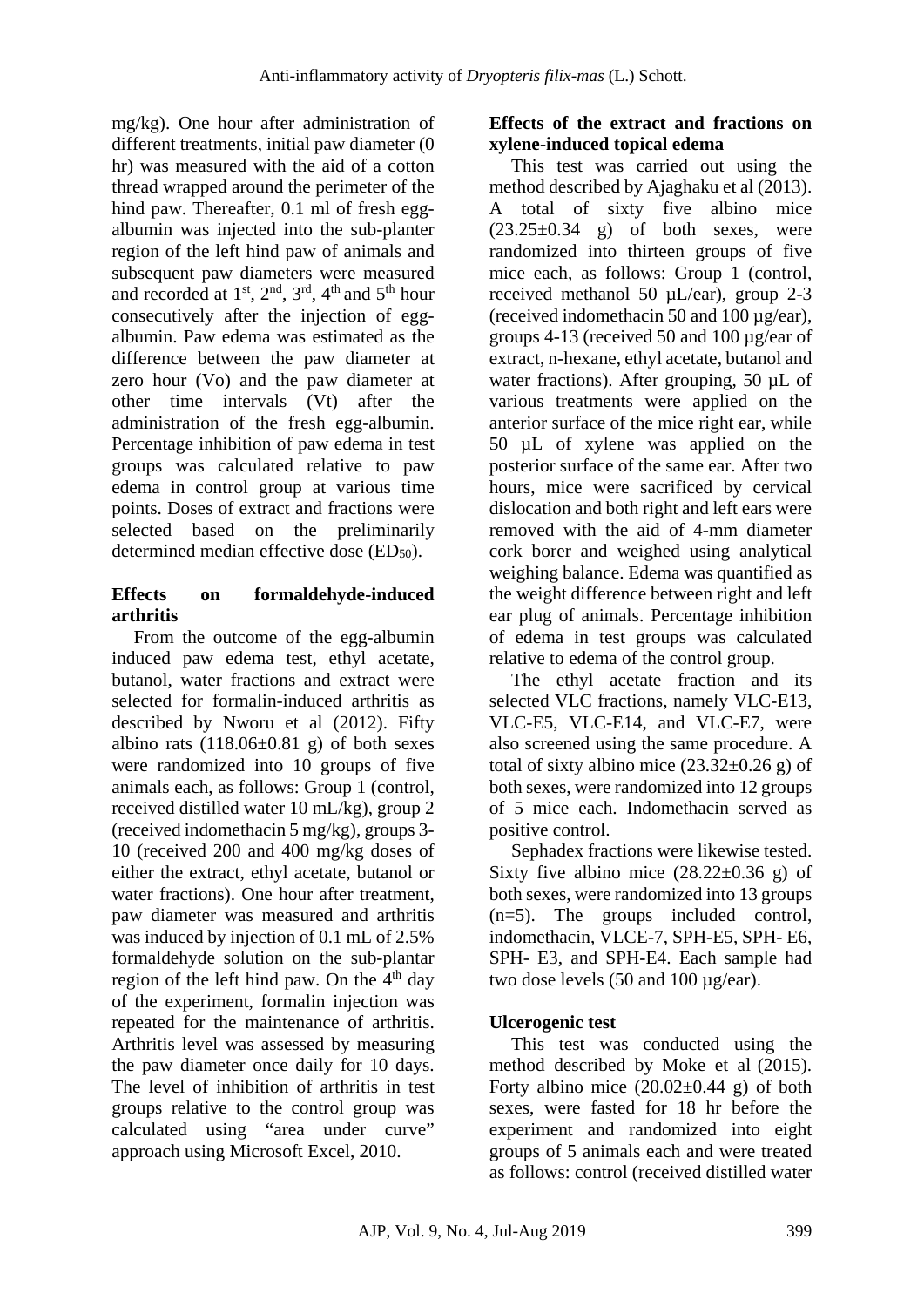10 mL/kg), indomethacin (50 mg/kg), and 200 and 400 mg/kg dose of either extract, butanol or ethyl acetate fractions. Four hours after administration, animals were sacrificed by cervical dislocation and their stomachs were removed, cut open along the grater curvature, washed with tap water and observed for the presence or absence of lesions. Lesions on mucosal surface were scored using the following arbitrary scale:  $0=$ no lesion (normal stomach): 0.5=hyperemia; 1=one or two lesions (spot ulcer); 2=hemorrhagic streak, 3=deep ulcer, and 4=perforation.

### **Data analysis**

Results are presented as mean±standard error of mean (SEM) of sample replicates. Significant differences between control and treatment groups were determined by oneway analysis of variance (ANOVA) followed by *post-hoc* Turkey's test. A p<0.05 was considered statistically significant. Statistical Package for Social Science (SPSS- version-20.0 for Windows, Inc., Chicago, IL, USA) was used for data analysis.

## **Results**

#### **Acute toxicity**

There were no signs of toxicity or death following treatment with various doses of the extract (up to  $5000$  mg/kg) 24-hours after treatment of rats and mice. No toxicity and death were found after the 14-day observation period.

### **Phytochemical constituents**

Tannins, flavonoids, saponins, steroids, alkaloids, terpenoids and reducing sugar were present in the leaf extract and fractions of *D. filix-mas*. Cardiac glycoside was absent in the butanol fraction (Table 1).

|  | Table 1. Qualitative phytochemistry results. |  |
|--|----------------------------------------------|--|
|  |                                              |  |

|                         | <b>Extract</b>           | n-hexane | <b>Ethyl-acetate</b>     | <b>Butanol</b>  | <b>Water fraction</b> |
|-------------------------|--------------------------|----------|--------------------------|-----------------|-----------------------|
|                         |                          | fraction | fraction                 | fraction        |                       |
| <b>Tannins</b>          | $++$                     | $++$     | $++$                     | $^{+++}$        | $++$                  |
| <b>Flavonoids</b>       | $^{+++}$                 |          | $++$                     | $^{++}$         | $++$                  |
| <b>Saponins</b>         | $^{++}$                  | $+$      | $\! +$                   | $^{++}$         | $^{+}$                |
| <b>Steroids</b>         | $++$                     | $++$     | $++$                     | $^{++}$         | $++$                  |
| <b>Alkaloids</b>        | $++$                     | $+$      | $\, +$                   | $+$             | $^{+}$                |
| <b>Terpenoids</b>       | $++$                     | $+$      | $\! +$                   | $+$             | $++$                  |
| <b>Anthraquinolones</b> | $\overline{\phantom{a}}$ | ۰        | $\overline{\phantom{0}}$ | ۰               | ۰                     |
| Cardiac                 | $+$                      | $+$      | $\! +$                   | ۰               | $^{+}$                |
| glycosides              |                          |          |                          |                 |                       |
| <b>Reducing sugar</b>   | $^{+}$                   | $^{+}$   | $^{+}$                   | $\! + \!\!\!\!$ | $^{+}$                |

"-": absent, "+": trace, "++": moderate and "+++": abundant.

Ethyl acetate fraction (34.93±0.04 mg GAE/g) revealed the highest total phenolic content. This was followed by butanol fraction  $(31.35\pm0.07$  mg GAE/g), extract  $(21.06\pm0.14 \text{ mg} \text{ GAE/g})$  and n-hexane fraction  $(15.78\pm0.11 \text{ mg } \text{GAE/g})$  (Table 2).

Total flavonoid content among samples tested was in the following order water fraction  $(12.50\pm0.83 \text{ mg }$  QE/g) < butanol fraction  $(40.83 \pm 1.67 \text{ mg }$  QE/g)  $<$  extract  $(44.17\pm1.67 \text{ mg QE/g}) <$  n-hexane fraction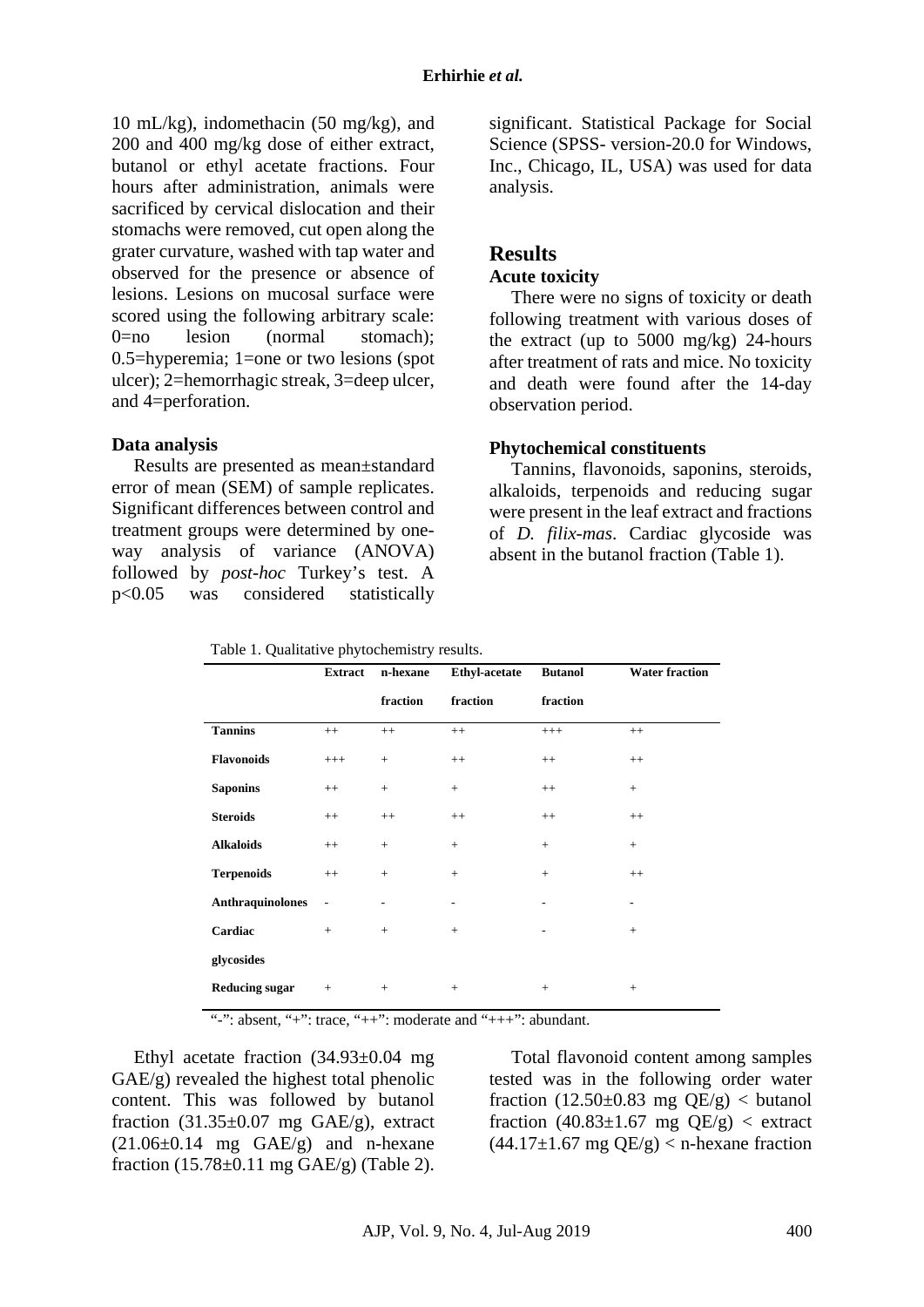$(54.17\pm0.83$  mg  $QE/g$  < ethyl acetate fraction (107.50 $\pm$ 0.83 mg QE/g) (Table 2).

Table 2. Total flavonoid and phenolic content of extract and fractions.

|                                              | <b>Total phenolic</b><br>content (mg<br>GAE/g | <b>Total flavonoid</b><br>content (mg<br>OE/g) |
|----------------------------------------------|-----------------------------------------------|------------------------------------------------|
| <b>Extract</b>                               | $21.06 + 0.14$                                | $44.17 + 1.67$                                 |
| n-hexane                                     | $15.78 + 0.11$                                | $54.17 + 0.83$                                 |
| fraction<br><b>Ethyl-acetate</b><br>fraction | $34.93 + 0.04$                                | $107.50 + 0.83$                                |
| <b>Butanol</b>                               | $31.35 + 0.07$                                | $40.83 + 1.67$                                 |
| fraction<br><b>Water fraction</b>            | $19.40 + 0.04$                                | $12.50 + 0.83$                                 |

Values represent mean±SEM of duplicates. GAE: Gallic acid equivalent. QE: Quercetin equivalent.

### **Anti-inflammatory results Effects on egg-albumin-induced paw edema**

Administration of 200 and 400 mg/kg doses of extract and fractions caused a reduction in paw edema when compared to control group. Ethyl acetate and butanol fractions elicited a dose-dependent inhibition against egg-albumin-induced paw edema that was more marked than other groups. Their activities were more significant at the  $3<sup>rd</sup>$  and  $4<sup>th</sup>$  hour (Table 3).

#### **Effects on formaldehyde-induced arthritis**

The extract, ethyl acetate and butanol fractions, but not water fraction, produced significant reductions  $(p<0.05)$  in AUC when compared to the control group. Indomethacin had the highest inhibition against arthritis compared to other treatments (Table 4).

| Paw edema (cm) and inhibition in paw edema $(\% )$ |       |                             |                             |                              |                           |                            |  |
|----------------------------------------------------|-------|-----------------------------|-----------------------------|------------------------------|---------------------------|----------------------------|--|
|                                                    | mg/kg | 1 <sup>st</sup> hour        | 2 <sup>nd</sup> hour        | 3rd hour                     | 4 <sup>th</sup> hour      | 5 <sup>th</sup> hour       |  |
| Control:                                           |       | $0.78 \pm 0.05$             | $0.80 \pm 0.04$             | $0.80 \pm 0.04$              | $0.75 \pm 0.04$           | $0.67 \pm 0.05$            |  |
| <b>Indomethacin</b>                                | 10    | $0.72 + 0.06$<br>(8%)       | $0.64 + 0.07$<br>$(20\%)$   | $0.57 + 0.06*$<br>(29%)      | $0.49 + 0.04*$<br>(35%)   | $0.51 + 0.07$<br>(24%)     |  |
| <b>Extract</b>                                     | 200   | $0.70 + 0.05$<br>$(10\%)$   | $0.64 \pm 0.05$<br>(20%)    | $0.63 \pm 0.06*$<br>(21%)    | $0.57 \pm 0.05*$<br>(24%) | $0.52 \pm 0.05$<br>(22%)   |  |
|                                                    | 400   | $0.64 \pm 0.04$<br>(18%)    | $0.62 \pm 0.01*$<br>(23%)   | $0.59 \pm 0.01*$<br>(26%)    | $0.56 \pm 0.02*$<br>(25%) | $0.48 \pm 0.03*$<br>(28%)  |  |
| <b>NHF</b>                                         | 200   | $0.79 + 0.03$<br>$(0\%)$    | $0.78 \pm 0.04$<br>$(2\%)$  | $0.73 \pm 0.03$<br>$(9\%)$   | $0.70 + 0.03$<br>(7%)     | $0.68 + 0.03$<br>$(0\%)$   |  |
|                                                    | 400   | $0.73 + 0.02$<br>(6%)       | $0.71 \pm 0.03$<br>$(11\%)$ | $0.72 + 0.04$<br>$(10\%)$    | $0.70 \pm 0.03$<br>(7%)   | $0.64 + 0.02$<br>(5%)      |  |
| <b>EAF</b>                                         | 200   | $0.70 \pm 0.03$<br>$(10\%)$ | $0.65 \pm 0.02$<br>(19%)    | $0.59 \pm 0.01*$<br>(26%)    | $0.58 \pm 0.03*$<br>(23%) | $0.52 \pm 0.02$<br>(23%)   |  |
|                                                    | 400   | $0.57 \pm 0.05*$<br>(27%)   | $0.57 \pm 0.03*$<br>(29%)   | $0.56 \pm 0.03*$<br>$(30\%)$ | $0.50 \pm 0.03*$<br>(33%) | $0.50 \pm 0.03$<br>(25%)   |  |
| <b>BF</b>                                          | 200   | $0.59 + 0.02*$<br>(24%)     | $0.59 \pm 0.03*$<br>(26%)   | $0.55 \pm 0.02*$<br>(31%)    | $0.53 \pm 0.01*$<br>(29%) | $0.50 \pm 0.02$<br>(25%)   |  |
|                                                    | 400   | $0.58 \pm 0.03*$<br>(26%)   | $0.54 \pm 0.01*$<br>(33%)   | $0.53 \pm 0.03*$<br>(34%)    | $0.48 \pm 0.02$<br>(36%)  | $0.44 \pm 0.02*$<br>(34%)  |  |
| <b>WF</b>                                          | 200   | $0.75 \pm 0.03$<br>(4%)     | $0.72 \pm 0.03$<br>$(10\%)$ | $0.68 \pm 0.03$<br>(15%)     | $0.66 \pm 0.02$<br>(12%)  | $0.61 \pm 0.02$<br>$(9\%)$ |  |
|                                                    | 400   | $0.70 \pm 0.03$<br>$(10\%)$ | $0.71 \pm 0.02$<br>$(11\%)$ | $0.65 \pm 0.02$<br>(19%)     | $0.63 \pm 0.04$<br>(16%)  | $0.57 \pm 0.05$<br>(15%)   |  |

Values are presented as mean±Standard error of mean (SEM) of sample replicates (n=5). \*P<0.05: Significantly different from control group. NHF: n-hexane fraction, EAF: Ethyl acetate fraction, BF: Butanol fraction, and WF: Water fraction.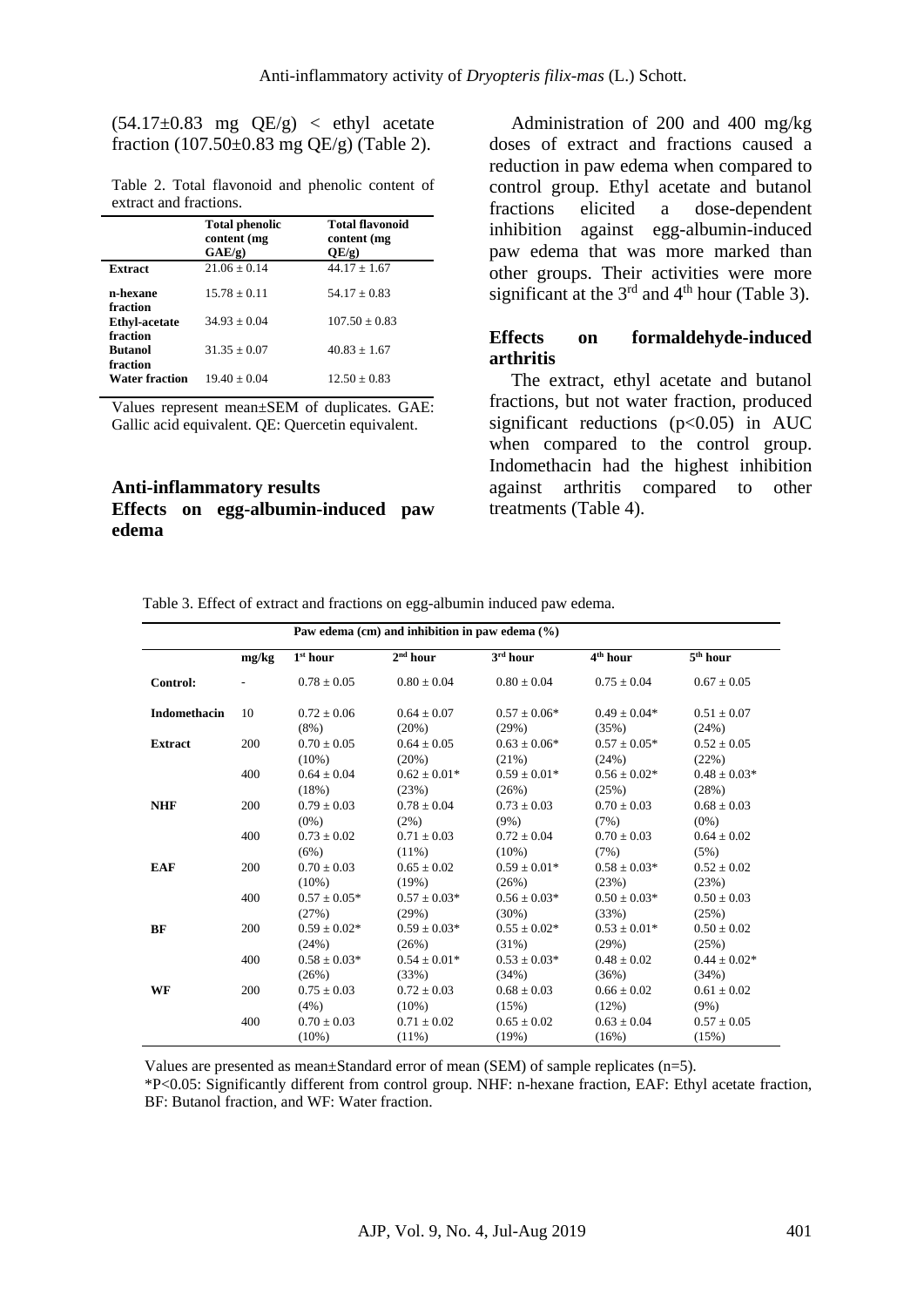|                       | <b>Dose</b>                       | <b>AUC</b>     | Percentage         |
|-----------------------|-----------------------------------|----------------|--------------------|
|                       |                                   |                | inhibition $(\% )$ |
| Control:              | -                                 | $7.24 + 0.11$  |                    |
| <b>Indomethacin</b>   | $5 \text{ mg/kg}$                 | $4.65 + 0.12*$ | 35.77              |
| <b>Extract</b>        | $200 \frac{\text{mg}}{\text{kg}}$ | $6.09+0.15*$   | 15.88              |
|                       | $400 \frac{\text{mg}}{\text{kg}}$ | $6.03+0.32*$   | 16.77              |
| <b>Ethyl</b> acetate  | $200 \frac{\text{mg}}{\text{kg}}$ | $5.86 + 0.19*$ | 19.12              |
| fraction              | $400 \frac{\text{mg}}{\text{kg}}$ | $5.35+0.17*$   | 26.08              |
| <b>Butanol</b>        | $200 \frac{\text{mg}}{\text{kg}}$ | $5.25 + 0.25*$ | 27.51              |
| fraction              | $400 \frac{\text{mg}}{\text{kg}}$ | $4.95+0.16*$   | 31.63              |
| <b>Water fraction</b> | $200 \frac{\text{mg}}{\text{kg}}$ | $7.11 + 0.12$  | 1.80               |
|                       | 400 mg/kg                         | $6.82+0.08$    | 5.86               |

Table 4. Effect of extract and fractions on formaldehyde-induced arthritis.

Values are presented as mean±Standard error of mean (SEM) of sample replicates  $(n=5)$ . \*p<0.05: Significantly different from control group. AUC: Area under curve.

### **Effect of extract and fractions on xyleneinduced ear edema**

The extract and fractions exhibited a strong inhibition of topical inflammation induced by xylene on the mice ears. These inhibitions were significant  $(p<0.05)$  when compared to the control group. When compared with the standard control, better activities were observed following treatment with the extract, and ethyl acetate and butanol fractions. Among the fractions, ethyl acetate fraction exerted the highest activity while n-hexane fraction produced the least activity (Table 5).

### **Effects of selected VLC fractions on xylene-induced ear edema**

All selected VLC fractions showed more than 50% inhibition against xylene-induced topical ear edema in mice (Table 6).

Table 5. Effect of extract and fractions on xylene-induced ear edema.

|                          |                          | Weight of ear (mg) |                  |                  |                           |
|--------------------------|--------------------------|--------------------|------------------|------------------|---------------------------|
|                          | Dose $(\mu g/ear)$       | Left ear           | <b>Right ear</b> | Edema $(mg)$     | Percentage Inhibition (%) |
| Control:                 | $\overline{\phantom{a}}$ | $4.16 \pm 0.04$    | $6.54 \pm 0.05$  | $2.38 \pm 0.04$  |                           |
| <b>Indomethacin</b>      | 50                       | $4.04 \pm 0.08$    | $5.00 \pm 0.07$  | $0.96 \pm 0.06*$ | 59.66                     |
|                          | 100                      | $4.10 \pm 0.03$    | $4.86 \pm 0.05$  | $0.76 \pm 0.02*$ | 68.07                     |
| <b>Extract</b>           | 50                       | $3.72 \pm 0.02$    | $4.60 \pm 0.03$  | $0.88 \pm 0.02*$ | 63.03                     |
|                          | 100                      | $3.94 \pm 0.07$    | $4.58 \pm 0.04$  | $0.66 \pm 0.05*$ | 72.27                     |
| <b>N-hexane fraction</b> | 50                       | $3.30 \pm 0.05$    | $5.34 \pm 0.05$  | $2.04 \pm 0.09$  | 14.29                     |
|                          | 100                      | $3.48 \pm 0.06$    | $5.40 \pm 0.03$  | $1.92 \pm 0.04$  | 19.33                     |
| <b>Ethyl</b> acetate     | 50                       | $4.06 \pm 0.05$    | $4.80 \pm 0.05$  | $0.74 \pm 0.04*$ | 68.91                     |
| fraction                 | 100                      | $4.06 \pm 0.02$    | $4.56 \pm 0.05$  | $0.50 \pm 0.04*$ | 78.99                     |
| <b>Butanol fraction</b>  | 50                       | $3.96 \pm 0.09$    | $4.64 \pm 0.05$  | $0.68 \pm 0.06*$ | 71.43                     |
|                          | 100                      | $4.00 \pm 0.03$    | $4.62 \pm 0.04$  | $0.62 \pm 0.04*$ | 73.95                     |
| <b>Water fraction</b>    | 50                       | $3.32 \pm 0.02$    | $4.58 \pm 0.06$  | $1.26 \pm 0.06$  | 47.06                     |
|                          | 100                      | $3.56 \pm 0.05$    | $4.58 \pm 0.04$  | $1.02 \pm 0.04$  | 57.14                     |

Values are presented as mean  $\pm$  Standard error of mean (SEM), n=5. \*p<0.05: Significantly different from control.

## **Effects of selected Sephadex fractions on xylene-induced ear edema**

Sephadex fractions inhibited xyleneinduced topical ear edema in mice when compared with the control group. All tested samples produced inhibition above 50%, except 50 µg of SPH-E4 (Table 7).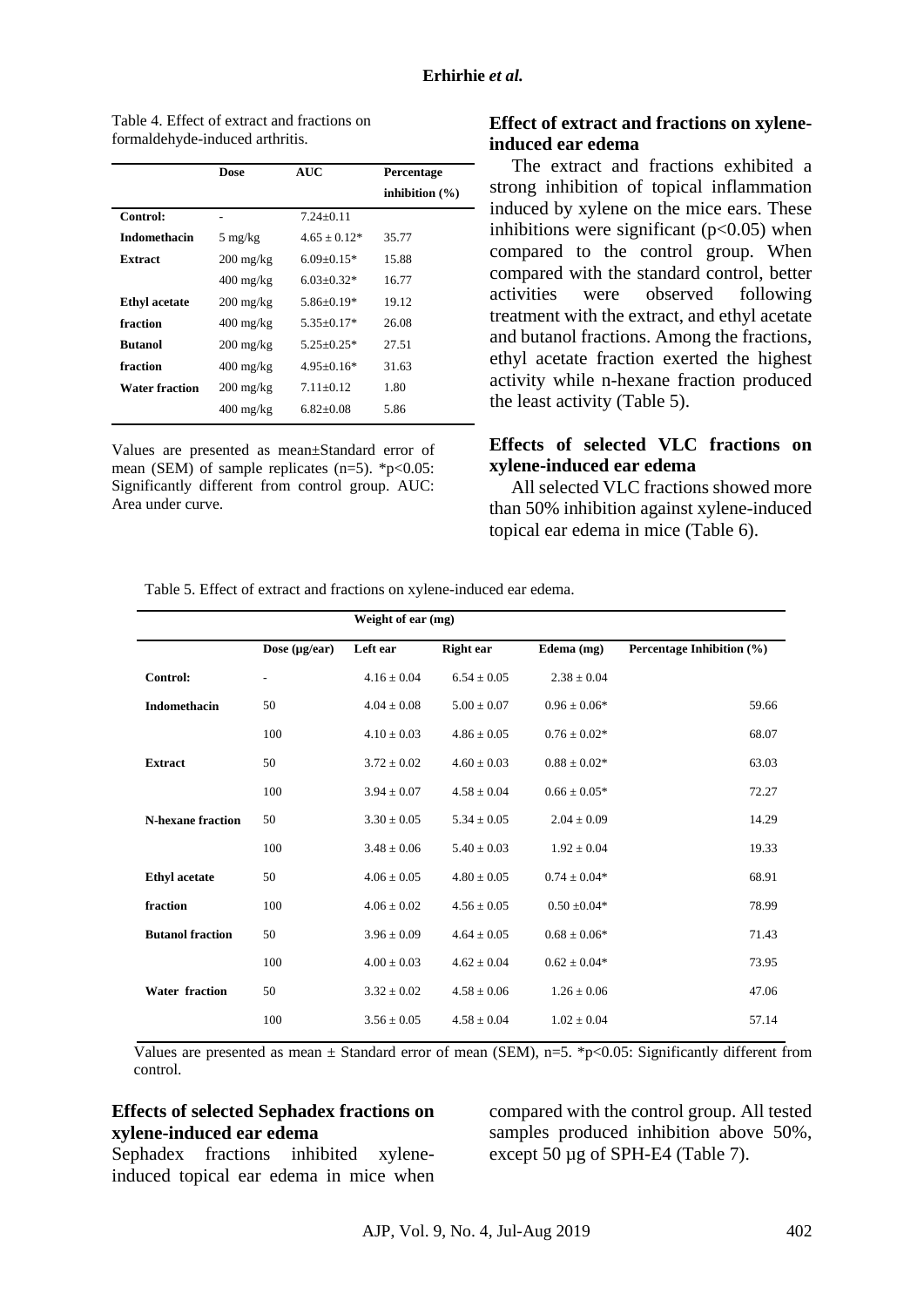|                               | Weight of ear (mg) |                 |                  |                  |                           |
|-------------------------------|--------------------|-----------------|------------------|------------------|---------------------------|
|                               | Dose/ear           | <b>Left Ear</b> | <b>Right Ear</b> | Difference (mg)  | Percentage Inhibition (%) |
| Control: Xylene               | $50 \mu l$         | $4.72 \pm 0.15$ | $8.76 \pm 0.64$  | $4.04 \pm 0.54$  |                           |
| Indomethacin                  | $50 \mu g$         | $5.50 \pm 0.05$ | $7.08 \pm 0.11$  | $1.58 \pm 0.16*$ | 60.89                     |
|                               | $100 \mu g$        | $5.06 \pm 0.07$ | $6.38 \pm 0.16$  | $1.32 \pm 0.11*$ | 67.33                     |
| <b>VLC-E13</b>                | $50 \mu g$         | $5.53 \pm 0.02$ | $6.95 \pm 0.05$  | $1.43 \pm 0.07*$ | 64.70                     |
|                               | $100 \mu g$        | $4.86 \pm 0.28$ | $5.70 \pm 0.32$  | $0.84 \pm 0.25*$ | 79.21                     |
| VLC-E5                        | $50 \mu g$         | $4.60 \pm 0.10$ | $5.40 \pm 0.14$  | $0.80 \pm 0.05*$ | 80.20                     |
|                               | $100 \mu g$        | $5.20 \pm 0.16$ | $6.50 \pm 0.54$  | $1.30 \pm 0.39*$ | 67.82                     |
| <b>VLC-E14</b>                | $50 \mu g$         | $4.98 \pm 0.07$ | $6.88 \pm 0.39$  | $1.90 \pm 0.45*$ | 52.97                     |
|                               | $100 \mu g$        | $4.82 \pm 0.12$ | $5.42 \pm 0.07$  | $0.60 \pm 0.08*$ | 85.15                     |
| <b>VLC-E7</b>                 | $50 \mu g$         | $5.20 \pm 0.29$ | $6.36 \pm 0.20$  | $1.16 \pm 0.37*$ | 71.29                     |
|                               | $100 \mu g$        | $4.82 \pm 0.04$ | $5.82 \pm 0.19$  | $1.00 \pm 0.19*$ | 75.25                     |
| <b>Ethyl acetate fraction</b> | $50 \mu g$         | $4.88 \pm 0.06$ | $6.50 \pm 0.06$  | $1.62 \pm 0.04*$ | 59.90                     |
|                               | $100 \mu g$        | $4.62 \pm 0.20$ | $5.98 \pm 0.23$  | $1.36 \pm 0.14*$ | 66.34                     |

Table 6. Effect of selected VLC fractions on xylene-induced ear edema.

Values are presented as mean ± Standard error of mean (SEM), n=5. \*p<0.05: Significantly different from control. VLC: Vacuum liquid chromatography. EAF: Ethyl acetate fraction.

|  |  | Table 7. Effect of selected Sephadex fractions on xylene-induced ear edema. |
|--|--|-----------------------------------------------------------------------------|
|--|--|-----------------------------------------------------------------------------|

|                     |             | Weight of ear (mg) |                  |                  |                           |
|---------------------|-------------|--------------------|------------------|------------------|---------------------------|
|                     | Dose/ear    | <b>Left Ear</b>    | <b>Right Ear</b> | Difference (mg)  | Percentage Inhibition (%) |
| <b>Control:</b>     | $50 \mu l$  | $4.62 \pm 0.25$    | $9.90 \pm 0.45$  | $5.28 \pm 0.24$  |                           |
| <b>Indomethacin</b> | $50 \mu$ g  | $4.26 \pm 0.05$    | $6.50 \pm 0.07$  | $2.24 \pm 0.09*$ | 57.58                     |
|                     | $100 \mu g$ | $4.46 \pm 0.05$    | $5.82 \pm 0.21$  | $1.36 \pm 0.17*$ | 74.24                     |
| <b>VLCE-7</b>       | $50 \mu$ g  | $4.38 \pm 0.10$    | $6.96 \pm 0.12$  | $2.58 \pm 0.06*$ | 51.14                     |
|                     | $100 \mu g$ | $4.30 \pm 0.08$    | $5.78 \pm 0.22$  | $1.48 \pm 0.19*$ | 71.97                     |
| SPH-E4              | $50 \mu g$  | $4.46 \pm 0.05$    | $7.26 \pm 0.18$  | $2.80 \pm 0.14*$ | 46.97                     |
|                     | $100 \mu g$ | $4.30 \pm 0.14$    | $6.26 \pm 0.19$  | $1.96 \pm 0.07*$ | 62.88                     |
| SPH-E5              | $50 \mu g$  | $4.24 \pm 0.08$    | $6.70 \pm 0.11$  | $2.46 \pm 0.16*$ | 53.41                     |
|                     | $100 \mu g$ | $4.46 \pm 0.09$    | $6.08 \pm 0.11$  | $1.62 \pm 0.12*$ | 69.32                     |
| SPH-E6              | $50 \mu g$  | $4.02 \pm 0.13$    | $6.32 \pm 0.13$  | $2.30\pm0.03*$   | 56.44                     |
|                     | $100 \mu g$ | $4.22 \pm 0.09$    | $5.82 \pm 0.13$  | $1.60 \pm 0.14*$ | 69.70                     |
| SPH-E3              | $50 \mu$ g  | $3.98 \pm 0.12$    | $6.38 \pm 0.21$  | $2.40 \pm 0.14*$ | 54.55                     |
|                     | $100 \mu g$ | $4.08 \pm 0.11$    | $5.76 \pm 0.25$  | $1.68 \pm 0.19*$ | 68.18                     |

Values are presented as mean $\pm$ Standard error of mean (SEM), n=5. \*p<0.05: Significantly different from control. SPH: Sephadex.

#### **Effects on gastric mucosa integrity**

There were spot ulcers in indomethacintreated group. However, administration of the extract, ethyl acetate and butanol fractions did not produce gastric lesions (Table 8).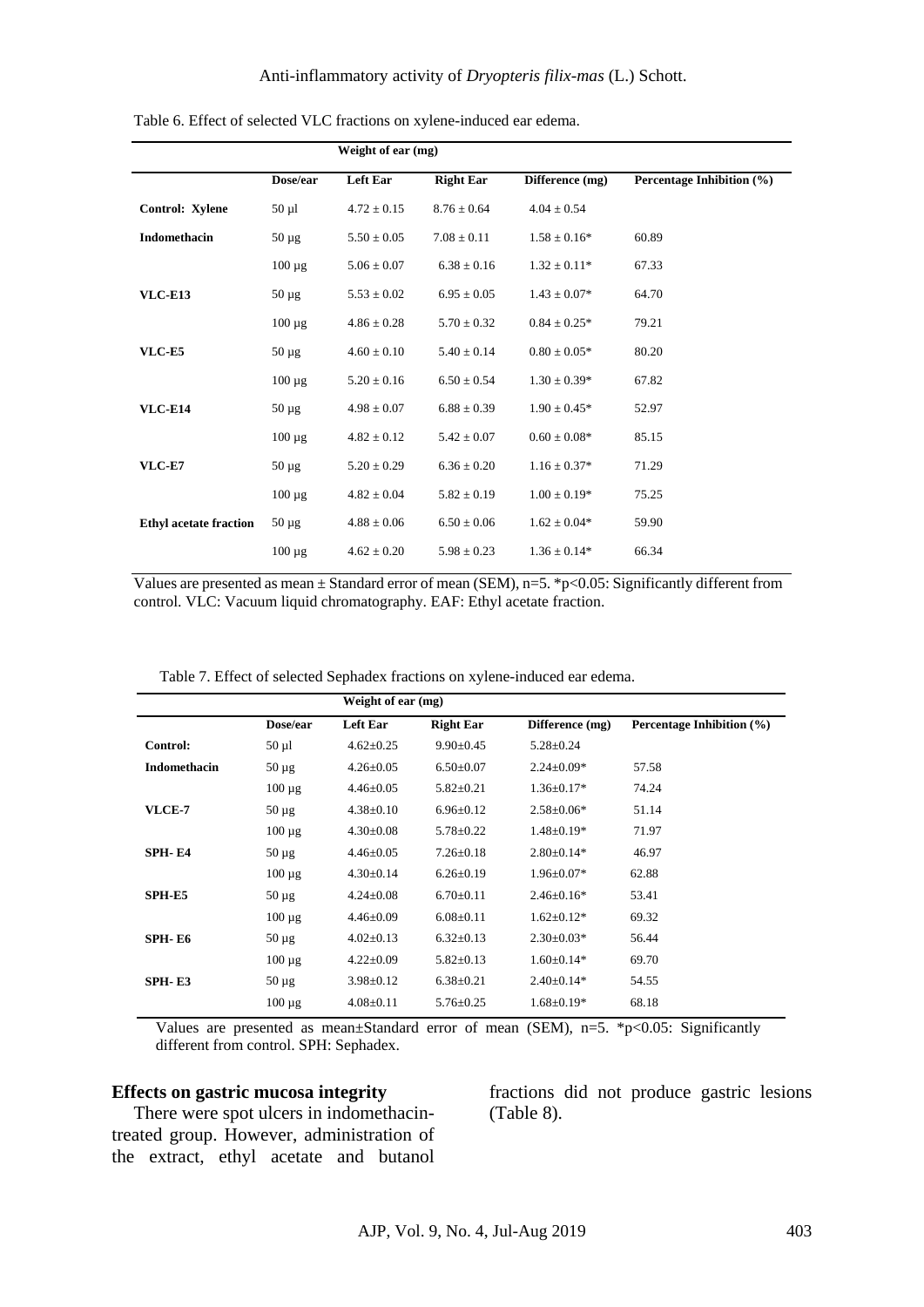Table 8. Effect of extract and fractions on gastric mucosa.

| <b>Treatment</b>        | Dose $(mg/kg)$ | <b>Ulcer score</b> |
|-------------------------|----------------|--------------------|
| Control                 |                | $0.00 \pm 0.00$    |
| <b>Indomethacin</b>     | 50             | $1.00+0.00$        |
| <b>Extract</b>          | 200            | $0.00 \pm 0.00$    |
|                         | 400            | $0.00 + 0.00$      |
| <b>Butanol fraction</b> | 200            | $0.00 + 0.00$      |
|                         | 400            | $0.00+0.00$        |
| <b>Ethyl</b> acetate    | 200            | $0.00 + 0.00$      |
|                         | 400            | $0.00 + 0.00$      |
|                         |                |                    |

Values are presented as mean  $\pm$  Standard error of mean (SEM),  $n=5$ .

### **HPLC chromatogram and UV spectrals of major compounds detected in extract and selected fractions**

Figures 1–4 show quercitrin as a major compound in extract and fractions.

#### **Quercetin-3O-α-L-rhamnopyranoside isolated from** *D. filix-mas*

This pure amorphous yellow powder was isolated from Sephadex LH-20 column chromatography using absolute MeOH as eluent. MALDI-TOF-MS: m/z 449[M+H]+, 471[M+Na]+; UV λmax nm (MeOH): 256.8 and 350.4; H-NMR (600MHz, MeOH, δ): 0.94 (3H, d, *J*=6.0 Hz, H3-6''), 3.40 (1H, d, H-5''), 3.54 (1H, m, H-4''), 3.75 dd (1H, *J*=9.2, 3.4 Hz, H-3''), 4.22 (1H, dd, *J*=3.4, 1.7 Hz, H-2''), 5.35 (1H, d, *J*=1.7 Hz, H-1''), 6.21 (1H,d, *J*=2.1 Hz, H-6), 6.38 (1H, d, *J*=2.1 Hz, H-8), 6.91 (1H,d, *J*=8.2 Hz, H-5'), 7.31 dd (1H, dd, *J*=8.2, 2.1 Hz, H-6'), and 7.34 d (1H, d, *J*=2.0 Hz, H-2') (Table 9 and Figure 5).

Table 9. H1 NMR data of isolated compound, quercetin-3O-α-L-rhamnopyranoside compared with literatures.

| N <sub>o</sub>   | $\Delta h$                             | $(\delta H$ in Acetone), Ghaly et al. $(2010)$ | $(\delta H$ in MeOH), Tae-Seong et al., $(2015)$ |
|------------------|----------------------------------------|------------------------------------------------|--------------------------------------------------|
| $\mathbf{1}$     | $\overline{\phantom{a}}$               |                                                |                                                  |
| $\overline{c}$   | $\overline{\phantom{a}}$               |                                                |                                                  |
| 3                | $\overline{\phantom{a}}$               |                                                |                                                  |
| $\overline{4}$   | $\overline{a}$                         |                                                |                                                  |
| 5                | $\sim$                                 |                                                |                                                  |
| 6                | 6.21 d $(J=2.1 \text{ Hz}, 1H)$        | $6.22(1H,d, J=2.3Hz, H=6)$                     | $6.20(1H,d,J=2Hz,H-6)$                           |
| $\overline{7}$   | $\mathcal{L}$                          |                                                |                                                  |
| 8                | 6.38 d $(J=2.1 \text{ Hz}, 1H)$        | $6.43(1H, d, J=2.3Hz, H-8)$                    | $6.36(1H,d,J=2.0,H-8)$                           |
| 9                | ÷                                      |                                                |                                                  |
| 10               | $\sim$                                 |                                                |                                                  |
| $1^{\circ}$      | $\overline{\phantom{a}}$               |                                                |                                                  |
| $2^{\circ}$      | 7.34 d (J=2.0 Hz, 1H)                  | 7.46 (J=2.0, d, 1H, H-2')                      | $7.34$ (J=2.2,1H,d,H-2')                         |
| 3'               | $\sim$                                 |                                                |                                                  |
| $4^{\circ}$      |                                        |                                                |                                                  |
| $5^{\circ}$      | 6.91 d $(J=8.2 \text{ Hz}, 1H)$        | $6.95$ (1H,d, H=8.4Hz, H-5')                   | $6.9$ (1H,d,J=8.5,Hz, H-5')                      |
| $6^{\circ}$      | 7.31 dd (J=8.2, 2.1 Hz, 1H)            | 7.34(1H,dd,J=8.4,2.3Hz,H-6'                    | 7.31(J=2.2Hz, 8.5Hz, 1H, dd, H-6')               |
| 1                | 5.35 d $(J=1.7 \text{ Hz}, 1\text{H})$ | $5.45(1H,d, J=1.5Hz, H-1'')$                   | 5.36 (1H, D, J=8.5Hz, H-1"                       |
| $2$ <sup>"</sup> | 4.22 dd $(J=3.4, 1.7 \text{ Hz}, 1H)$  | $3.30 - 3.32$ (4H, H2"-H5")                    | $4.23(1H, dd, J=1.63Hz, H-2")$                   |
| $3$ "            | 3.75 dd $(J=9.2, 3.4 \text{ Hz}, 1H)$  | $3.30 - 3.32$ (4H, H2"-H5")                    | 3.76(1H,dd,J=3.4,3.23Hz,H-3"                     |
| 4"               | $3.54$ (m 1H)                          | $3.30 - 3.32$ (4H, H2"-H5")                    | $3.66(1H,m,H-4")$                                |
| 5                | $3.4$ (d 1H)                           | $3.30 - 3.32$ (4H, H2"-H5")                    | $3.42(1H,m,H-5")$                                |
| $6$ "            | $0.94$ d (J=6.0 Hz, 3H)                | $0.88(3H,d, J=5.6Hz, Me-6")$                   | 0.95(3H,d,J=6.14Hz,H-6"                          |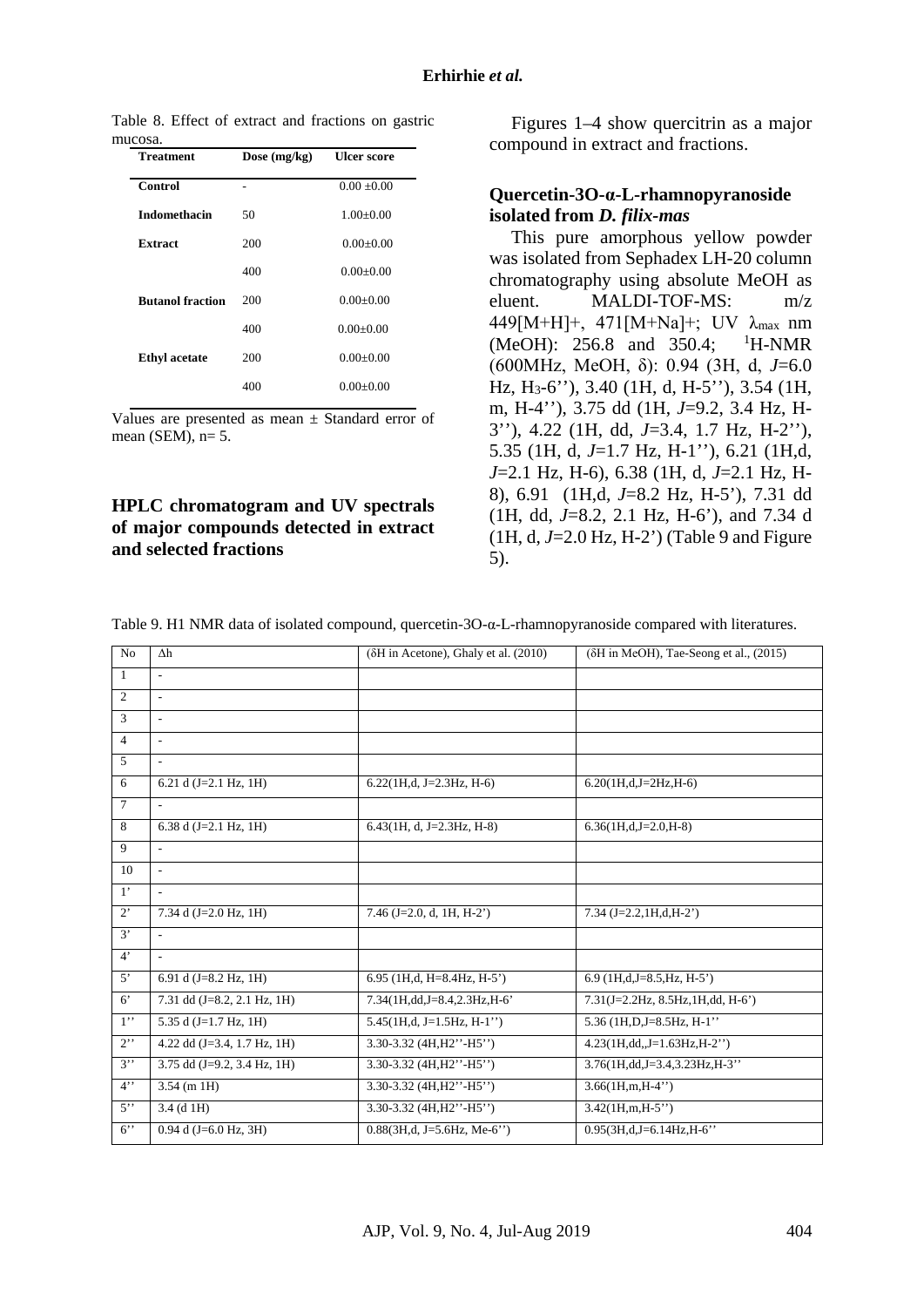

Figure 1. HPLC chromatogram and UV spectrals of major compounds detected in the ethanolic leaf extract of *D. filix mas.* A= Quercitrin (Rt=25.33 min, 998.90) and B=Kmpf-3-O-rham (Rt=27.37, 996.14).



Figure 2. HPLC chromatogram and UV spectrals of major compounds detected in ethyl acetate fraction of *D. filix mas* A=Caffeoylglycolic acid (Rt=11.63 min, 996.33) and B=Quercitrin (Rt=21.32 min, 997.46).



Figure 3. HPLC chromatogram and UV spectrals of major compounds detected in VLC-E7 fraction. A=Quercitrin (Rt=20.69 min, 998.30) and B=Kmpf-3-O-rham (Rt=22.69 min, 998.40).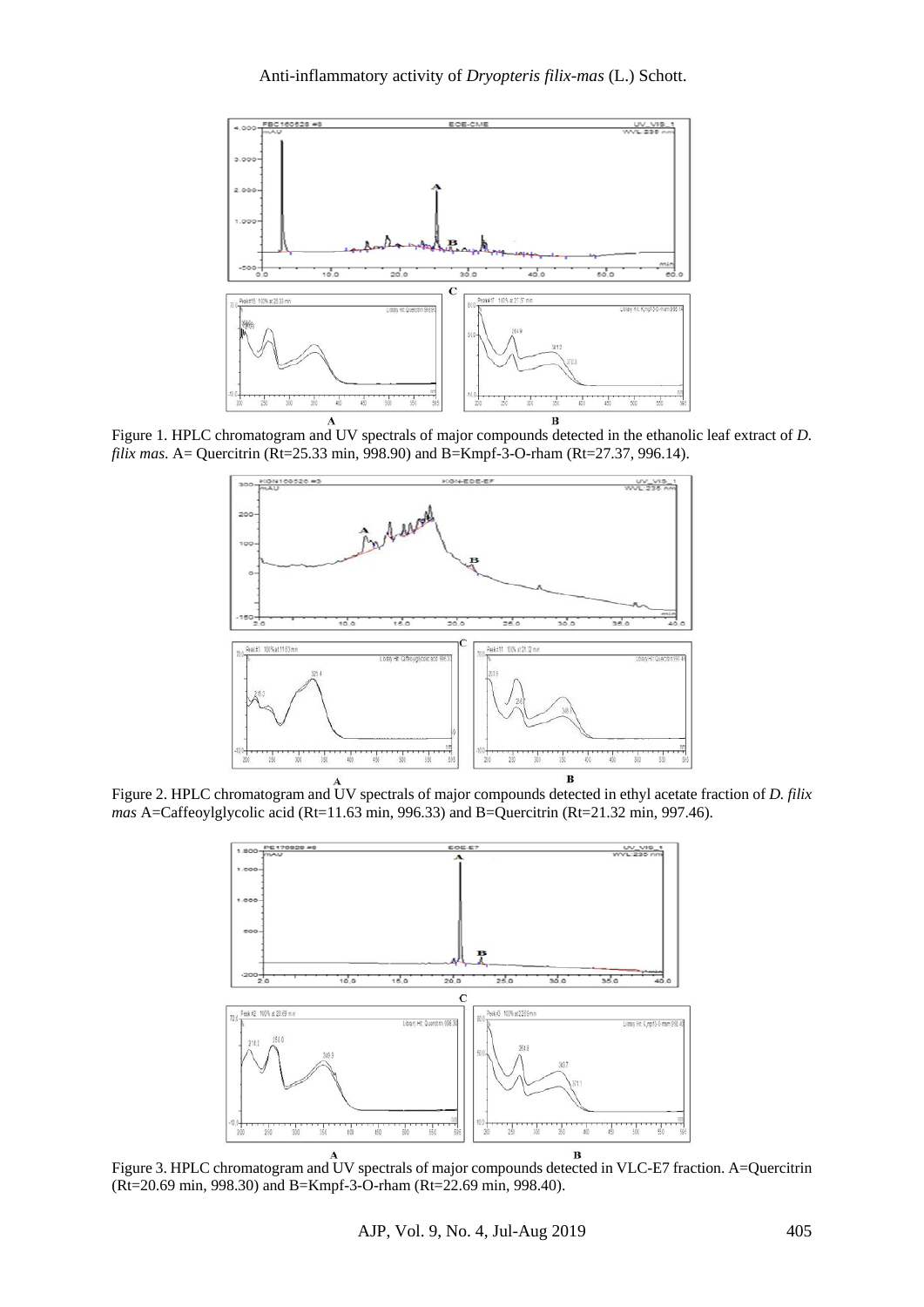#### **Erhirhie** *et al.*



Figure 4. HPLC chromatogram and UV spectrals of major compounds detected in in SPH-E6 fraction. A= Quercitrin (Rt=21.07 min, 998.31) and B= Kmpf-3-O-rahm (Rt=22.65 min, 994.79).



Figure 5. Structure of isolated compound, Quercetin-3O-α-L-rhamnopyranoside.

### **Discussion**

Inflammatory disorders constitute a major global health challenge. Although synthetic drugs for the alleviation of these disorders are dominating the market, their adverse effects raise a lot of concerns (Minaiyan et al., 2018; Ruckmani et al., 2018).

Safety and efficacy govern scientific exploration of natural products as alternative anti-inflammatory agents. The present research therefore evaluated the anti-inflammatory activity of *D. filix –mas,*  a traditional herbal remedy used mainly among Southern Nigerian populace against inflammation and rheumatoid arthritis.

In the current study, acute toxicity test revealed the absence of toxic symptoms or mortality at 5000 mg/kg dose, suggesting that *D. filix-mas* leaf extract is safe in the treatment of acute inflammatory conditions.

From the anti-inflammatory results, significant reductions in paw edema by the extract, ethyl acetate and butanol fractions of *D. filix-mas*, especially at the 3rd and 4th hour, suggest their ability to inhibit acute phase of inflammatory responses which is characterized by the release of inflammatory mediators such as histamine and serotonin which are associated with the first phase as well as prostaglandin and bradykinin which are associated with the second phase. Suppression of rats paw edema may be attributed to the phytoconstituents such as flavonoids and alkaloids which are present in the extract and fractions. The secondary metabolites of these plants have been reported to elicit anti-inflammatory properties (Okigbo et al., 2009; Yadav and Agarwala, 2011). Qnais et al. (2014) reported that the extract of *Artemisia herba-alba* exhibited antiinflammatory properties in a rat paw edema model due to the presence of flavonoids. A study done by Ilavarasan et al. (2005) revealed that the extract of *Cassia fistula*  elicited anti-inflammatory activity in paw edema model due to the presence of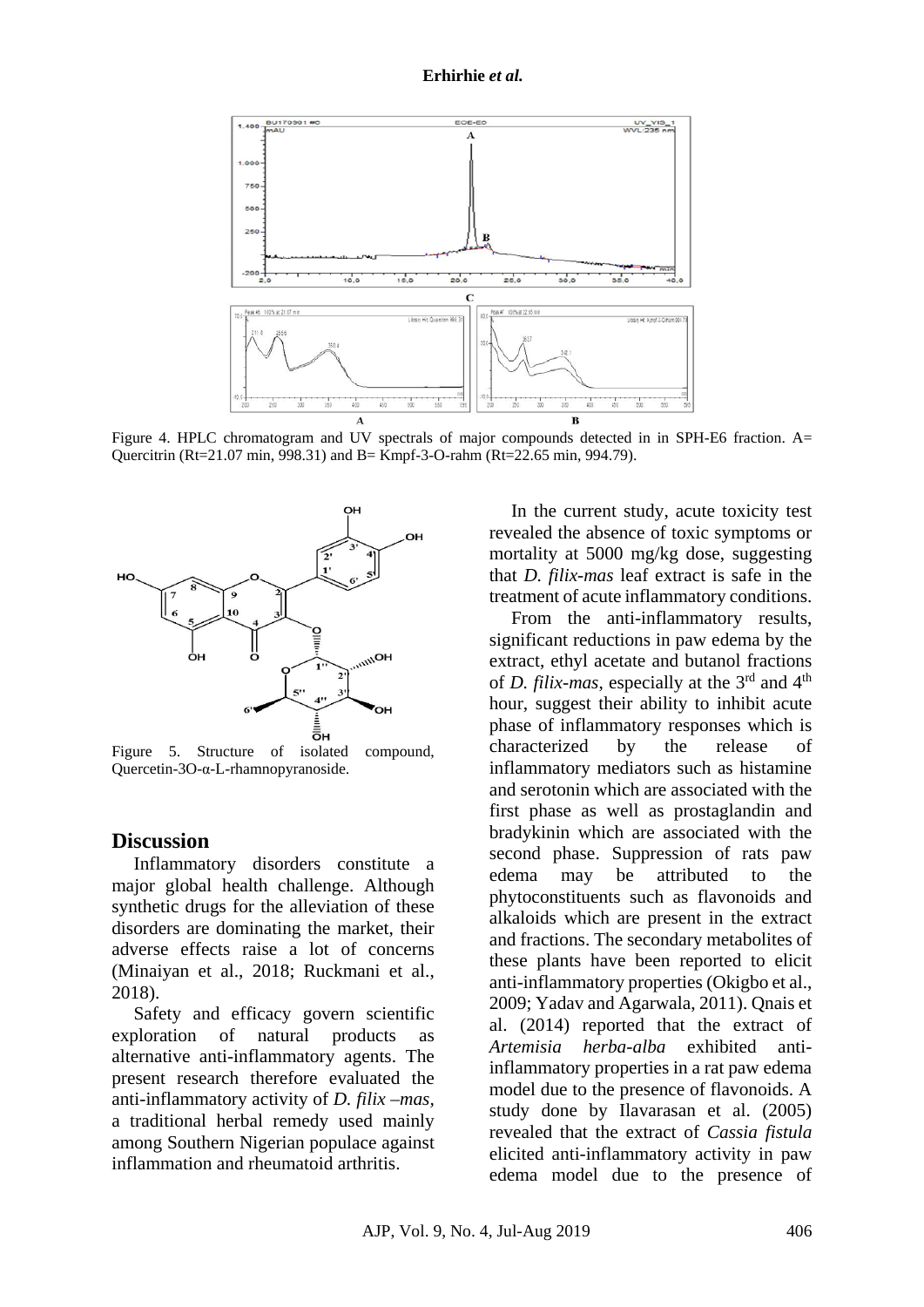flavonoids. Alkaloids from several medicinal plants were also reported to reduce rat and mouse paw edema induced by egg-white and carrageenan (José et al., 2006).

The phlogistic agent, xylene is a commonly used chemical in the assessment of acute inflammation. Application of xylene is known to cause irritation of the living tissues, increase in prostaglandin E2 production, increase in fluid accumulation and edema production at the site of inflammation (Okoye et al., 2014). From the results of this study, inhibition of xylene-induced ear edema by the extract and fractions suggests that they possess activity against acute inflammation and could also be useful in the management of skin-related inflammatory disorders. Presence of flavonoids and tannins in the extract and fractions of *D filix-mas* may have contributed to the reduction in topical edema. Tannins were reported to exert antiinflammatory activities in topical edema induced by various phlogistic agents (Mei and Jong, 2012). Flavonoids were also found to ameliorate ear edema and chronic skin inflammation (Jin et al., 2010).

Appreciable anti-inflammatory activities elicited by the extract, ethyl acetate and butanol fractions of *D. filix-mas* in xyleneinduced topical ear edema, prompted further evaluation of their possibilities to modulate chronic inflammatory condition using formalin, which was reported to mimic human arthritis through the release of inflammatory mediators such as prostaglandin (Nworu et al., 2012; Ajaghaku et al., 2013). From the results of formaldehyde-induced arthritis, administration of extract, ethyl acetate and butanol fractions caused significant reduction in AUC. This suggests that *D filix-mas* could be of relevance in the management of chronic inflammatory conditions such as rheumatoid arthritis. Alkaloids such as colchicine have been reported to be of use in the management of rheumatoid arthritis due to their abilities to reduce pains and swelling in chronic inflammatory conditions (José et al., 2016). Several alkaloids and flavonoids from medicinal plants have been reported to ameliorate arthritis induced by formaldehyde and other agents (José et al., 2016). Therefore, the presence of alkaloids and flavonoids in the extract and fractions of *D. filix-mas* may have contributed to its anti-arthritic activity.

Prolonged administration of NSAIDs is commonly associated with gastrointestinal bleeding and peptic ulcer (Chatterjee et al., 2014). Based on our findings, there were no gastric lesions in groups treated with the extract and fractions compared to indomethacin, a reference NSAID. This suggests that the extract and fractions of *D. filix-mas* are not associated with gastrointestinal irritation and could be a better choice in the management of chronic inflammatory disorders than conventional NSAIDs. A study done by Gretzer et al. (2001) revealed that damage to the gastric mucosa of a normal stomach can only occur when expressions of both COX-1 and COX-2 are inhibited. This may account for the absence of ulceration in gastric mucosa of animals that received the extract and fractions, suggesting that their antiinflammatory mechanism is not directly associated with COX-1 inhibition but COX-2. To corroborate this, the flavonoids, quercitrin and kaempferol revealed by HPLC results of the extract and fractions of *D. filix-mas* have also been reported in other medicinal plants such as *Abrus cantoniensis, Bauhinia curvula Benth* to exert gastroprotective effects (Beber et al., 2018).

Non-ulcerogenic activity of *D. filix-mas*  may be due to the presence of alkaloids and flavonoids in its extract and fractions. The majority of flavonoids have been reported to inhibit COX-2 enzymes. In the same way, isoquercitrin, quercetin and kaempferol from other medicinal plants were shown to possess anti-COX activities (Díaz et al., 2016).

The study also revealed quercitrin as the major compound detected in the extract and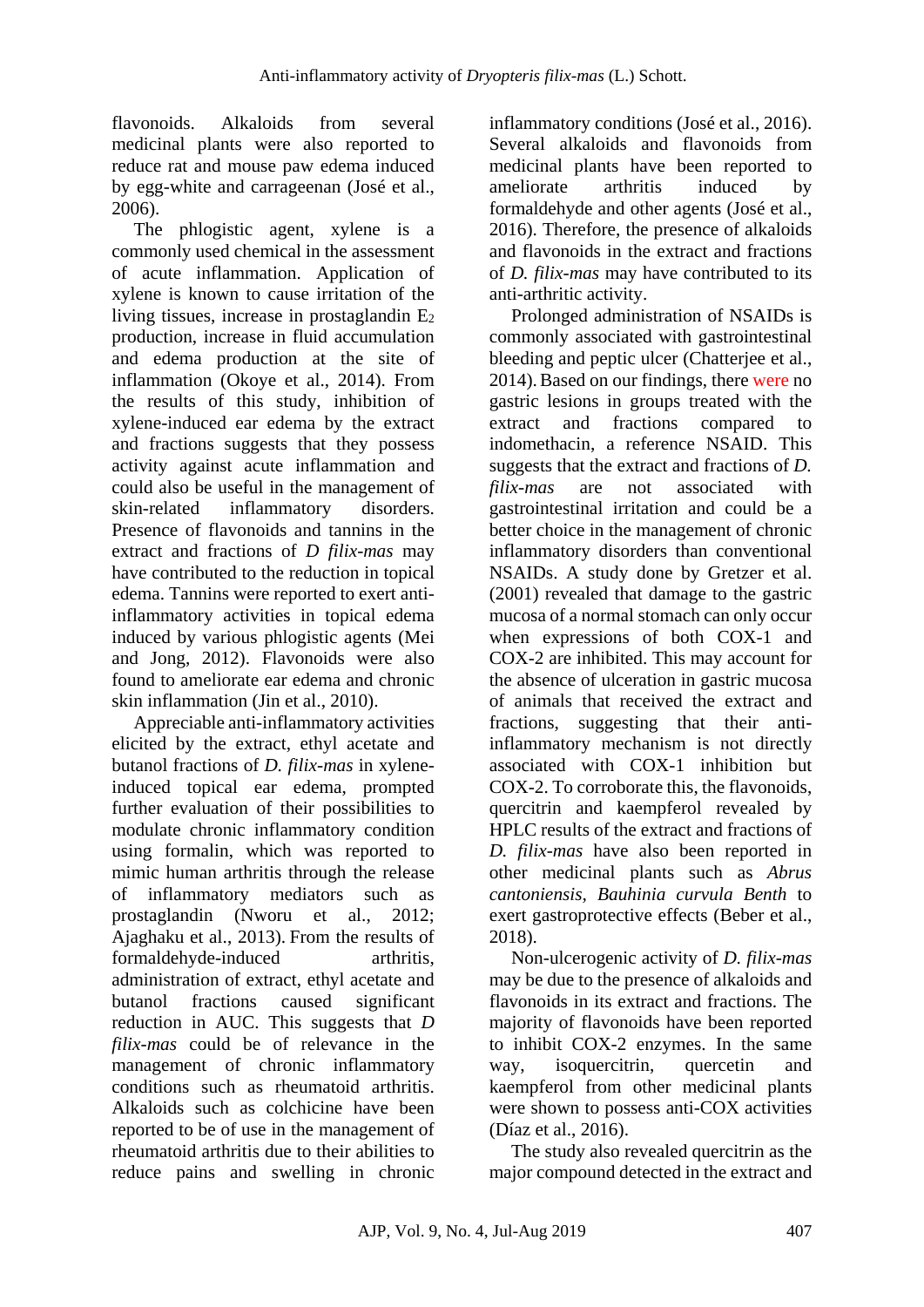bioassay guided eluted fractions of *D. filix –mas.*

From the NMR results, presence of aglycon was very evident, giving the proton signals at  $\delta$ -7.34, 7.31 and 6.91 assigned to the protons H-2', H-6' and H-5', respectively. The two metacoupled doublet at δ 6.21 and 6.35 were also identical to the protons H-6 and H-8, respectively. Looking at the spectral data and compared to those reported by Ghaly et al. (2010) (δH in Acetone) and Tae-Seong et al. (2015) (δH in MeOH), the aglycon was identified as quercetin. The proton NMR showed the characteristics of α-L-rhamnopyranoside. Based on the proton NMR with the presence of an anomeric proton signal at  $\delta$ 5.35 and a methyl proton signal at  $\delta$ 0.95, our compound was confirmed to be quercetrin. The activities assigned to the flavonoid, quercetin-3O-α-Lrhamnopyranoside, which we identified in this work could confirm the traditional usefulness of *D. filix-mas* against inflammatory disorders.

From this study, we discovered that the extract and fractions of *D. filix-mas* elicited anti-inflammatory activities due to their bioactive flavonoid compound, quercetin-3O-α-L-rhamnopyranoside. Our study, therefore, validated the use of *D. filix-mas*  against rheumatoid arthritis and inflammation.

### **Acknowledgment**

We are thankful to Prof. Dr. Peter Proksch of the Institute of Pharmaceutical Biology and Biotechnology, Heinrich Heine University, Dusseldolf, Germany for making their facilities available for HPLC and NMR analyses.

### **Conflicts of interest**

The authors have declared that there is no conflict of interest.

## **References**

Alam B, Akter A, Parvin N, Pia RS, Akter S, Chowdhury J, Sifath-E-Jahan K, Haque E. 2013. Antioxidant, analgesic and antiinflammatory activities of the methanolic extract of Piper betle leaves. Avicenna J Phytomed, 3: 112-125.

- Ajaghaku DL, Ilodigwe EE, Okonta MJ, Ogue CO, Okafor MA, Igboeme SO. 2013. Mechanism of anti-inflammatory activity of the leaf extract and fractions of Millettia aboensis*.* IRJP, 4:54-59.
- Ajaghaku DL, Obasi O, Umeokoli BO, Ogbuatu P, Nworu CS, Ilodigwe EE, Okoye FBC. 2017. *In vitro* and *in vivo* antioxidant potentials of Alchornea floribunda leaf extract, fractions and isolated bioactive compounds. Avicenna J Phytomed, 7: 80- 92.
- Azubike NC, Okwuosa CN, Achukwu PU, Maduka TC, Chike O. 2015. Acute toxicity and histopathological effects of crude aqueous extract of *Jatropha curcas* leaves in mice. Res J Med Plant*,* 9: 340-346.
- Bafor EE, Omokaro WO, Uwumarongie OH, Elvis-Offiah UB, Omoruyi O, Viegelmann CV, Edrada-Ebel R. 2017. *Dryopteris filixmas* (Dryopteridaceae) leaves inhibit mouse uterine activity. JOMPED, 1: 1 -12.
- Beber AP, de Souza P, Boeing T, Somensi LB, Mariano LN, Cury BJ, Burci LM, de Silva CB, Simionatto E, De Andrade SF, da Silva LM. 2018. Constituents of leaves from *Bauhinia curvula* Benth. exert gastroprotective activity in rodents: role of quercitrin and kaempferol. Inflammopharmacology*,* 26: 539-550.
- Chatterjee A, Bandyopadhyay SK. 2014. Herbal remedy: An alternate therapy of nonsteroidal anti-Inflammatory drug induced gastric ulcer healing. Ulcer, 2014:13.
- Díaz RJO, Rocha GNE, Gallegos IJA, Moreno JMR, González LRF. 2016. Gastroprotective Activities of *Buddleja scordioides*-Role of Polyphenols against Inflammation. J Chem Biol Ther, 2: 1-8.
- Erhirhie EO, Ilodigwe EE, Ihekwereme CP. 2018. *Ficus Sycomorus* L *(Moraceae)*: A review on its Phytopharmacology and toxicity profile. Discovery Phytomedicine*,* 5: 64-71.
- Ezeja MI, Yusuf N, Omeh SO, Ijeoma HU. 2015. Antiinflammatory and antioxidant activities of the methanolic leaf extract of Cissus aralioides. Am J Pharmacol Sci, 3: 1 - 6.
- Ghaly NS, Melek FR, Abdelwahed NAM.